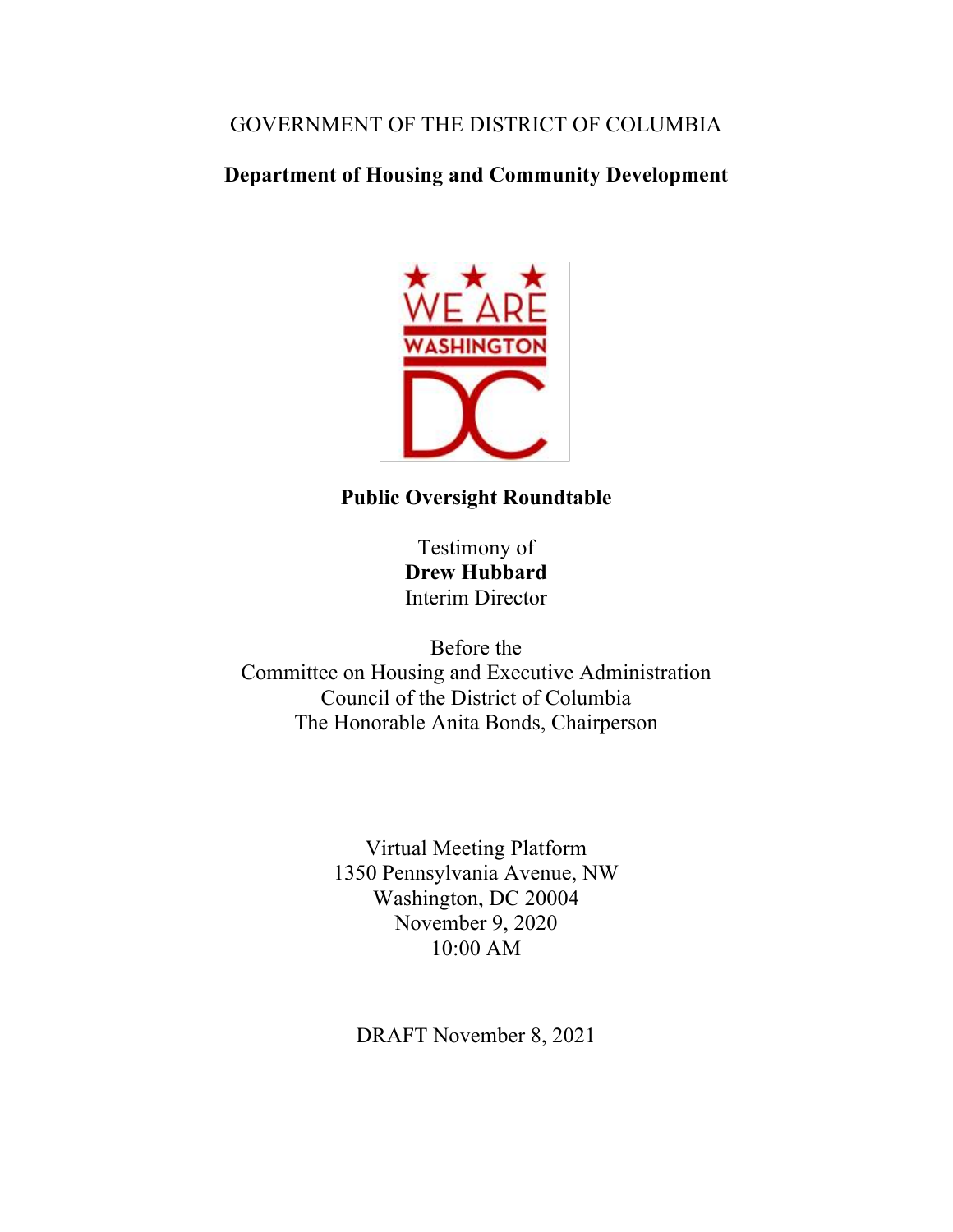Good morning Chairperson Bonds, members, and staff of the Committee on Housing and Executive Administration. My name is Drew Hubbard and I am the Interim Director of the Department of Housing and Community Development ("DHCD"). I thank you for the opportunity to appear before you to testify at this roundtable regarding the Housing Production Trust Fund ("HPTF"), how it functions, and the report from the Office of the Inspector General.

Before I continue, I want to make one thing clear. Every dollar from the Housing Production Trust Fund goes toward our programs that build and preserve affordable housing in our city. **Period.**

The Housing Production Trust Fund was created by the Housing Production Trust Fund Act of 1988 as a special revenue fund to provide gap financing for affordable housing projects targeting low, very-low, and extremely-low income households. Since Mayor Bowser took office in January 2015, over \$760 million from the Housing Production Trust Fund has been invested in affordable housing projects across our city. This means the District has invested more funds into affordable housing, per capita, than any other city in the country. And we have seen the results. Since 2015, we have produced and preserved over13,400 units of affordable housing with another 12,300 under construction or in the pipeline.

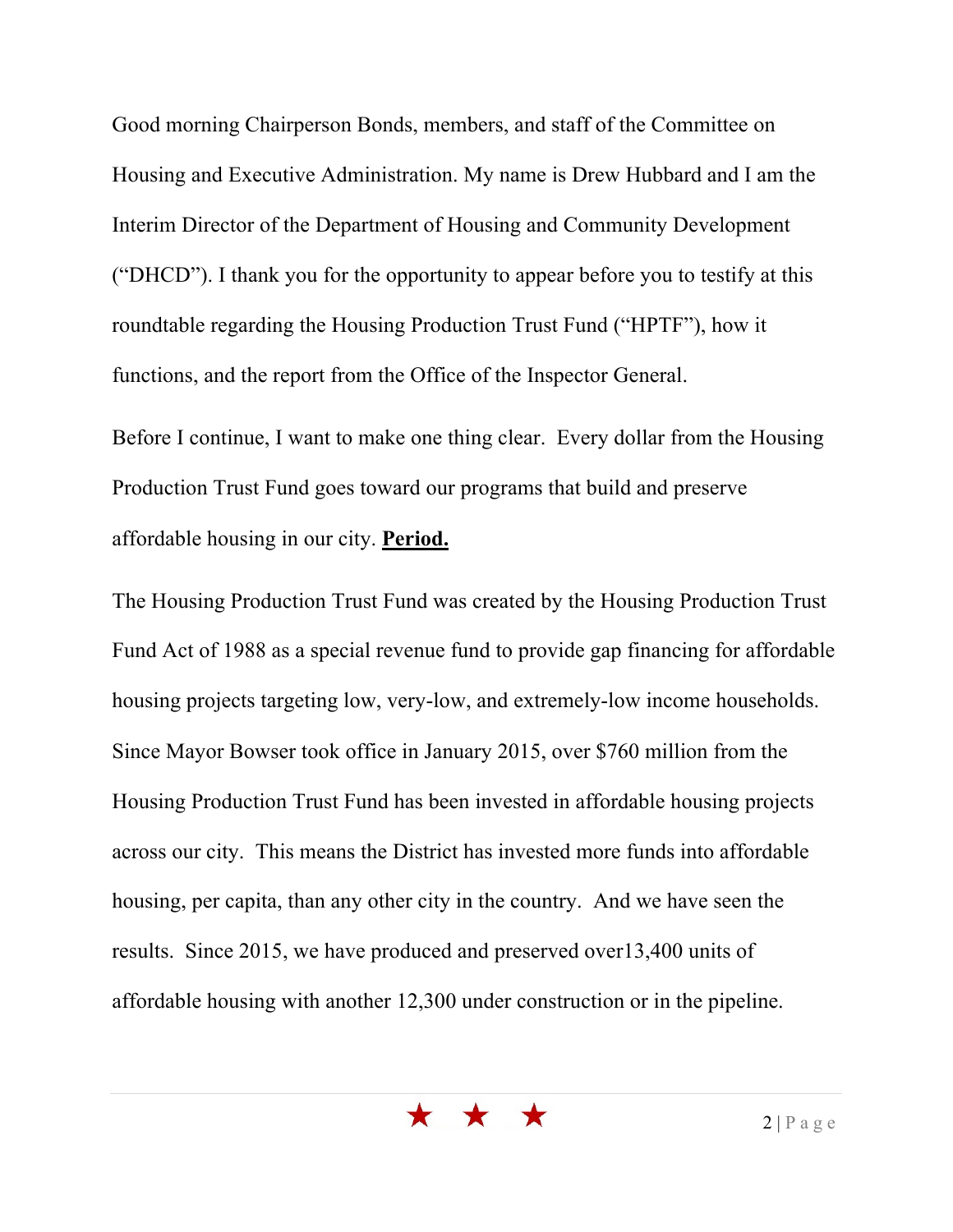HPTF funding for multifamily affordable housing is primarily awarded through a Consolidated Request for Proposals ("RFP") that DHCD uses to solicit applications for affordable housing projects that need gap financing like Low-Income Housing Tax Credits, Local Rent Supplement Vouchers, Community Development Block Grants ("CDBG"), HOME, and National Housing Trust Fund dollars. For every dollar invested in affordable housing through HPTF, another \$2 is invested by private and federal sources.

Since the 2015 Consolidated RFP, new construction finance from HPTF has only funded the production of units for families at or below the very low-income band, 50% of the Median Family Income ("MFI"). In 2021, that means a family of four who makes less than \$64,500. As you can see in the chart attached to my written testimony, the changes to the RFP in 2015 have allowed us to more intentionally target lower income families in our housing production. Every year since, more investment has been made for very-low income households. However, as we have acknowledged before you at past performance oversight hearings, we know we need to do more to coordinate HPTF investment to deliver affordable homes for extremely low-income households, those at or below 30% of MFI. That means a family of four who makes less than \$38,700.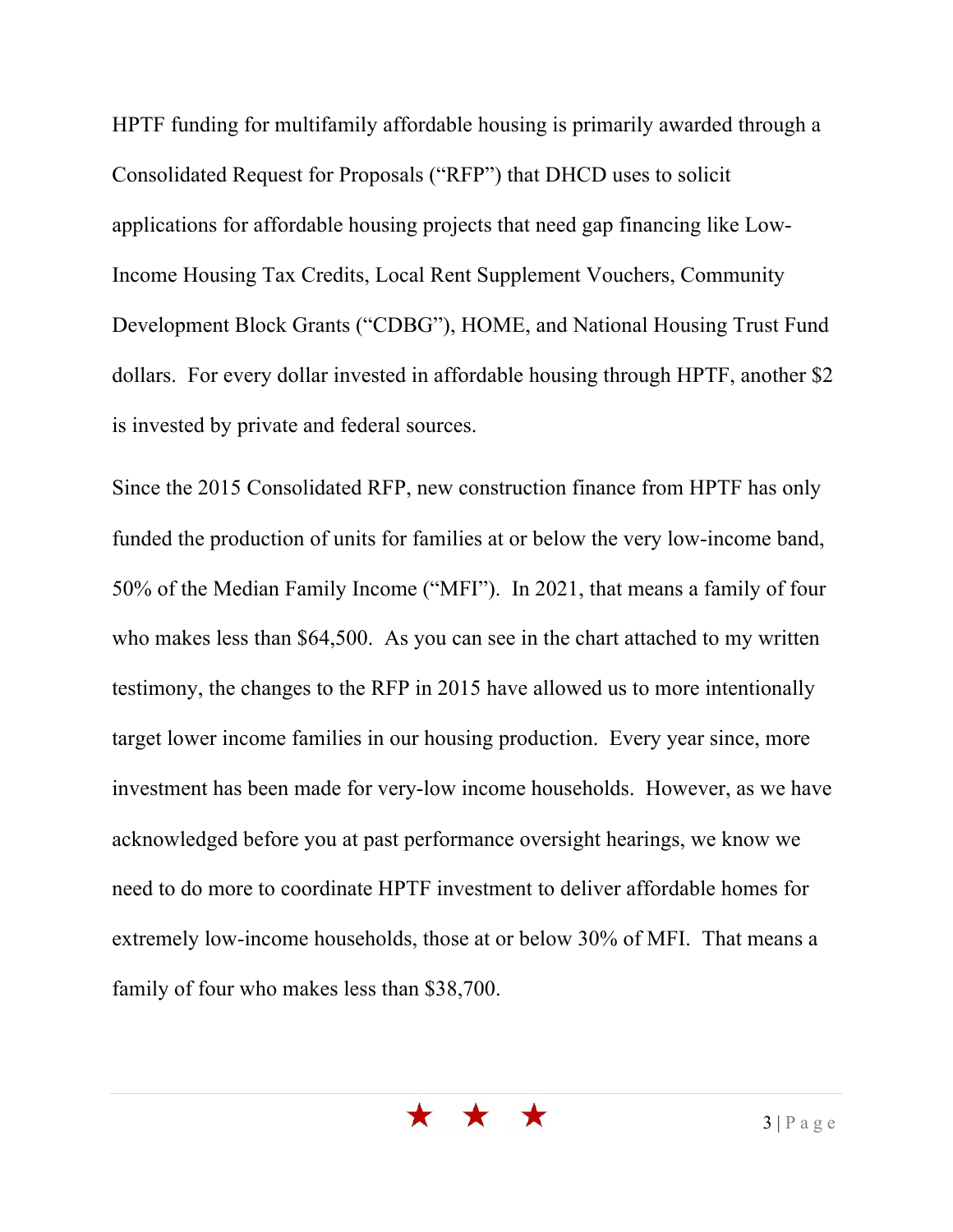As we stated in our response to the OIG Report, HPTF cannot and does not operate in a silo: It is not the sole tool for production of affordable housing for low-income residents but just one among many tools that can be leveraged to build affordable housing. And even after the buildings are completed there remains a need for ongoing financial resources through rent supports and services. These are not HPTF resources, but instead, require coordination of resources across our sister agencies like the DC Housing Authority and Department of Human Services. One such resource and one of the main tools used to reach our lowest-income residents is the Local Rent Supplement Program. Until the Fiscal Year 2022 budget, this resource was managed primarily by the DC Housing Authority even when it was intended to produce affordable housing through the consolidated RFP. However, working with DCHA, this Committee and the entire DC Council, Mayor Bowser's inclusion of the "Local Rent Supplement Program Enhancement Amendment Act of 2021" in the FY 22 Budget Support Act, DHCD, will be the lead in coordinating the budgeting of this operating subsidy with the HPTF and other financing, starting in FY 23, and for the first time. This will make it much easier for the HPTF to meet its goals to produce and preserve housing for extremely lowincome households.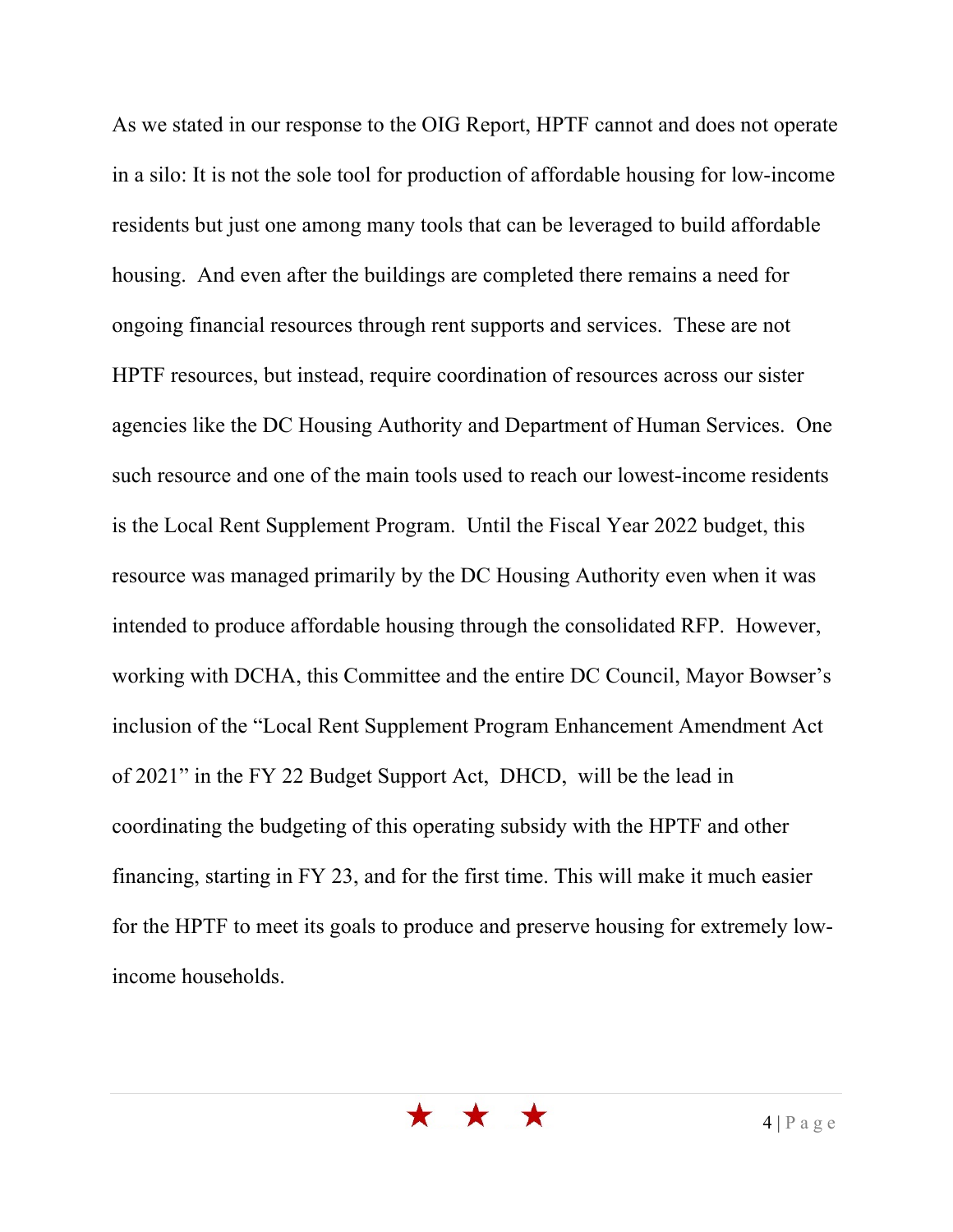Anticipating this change, we have made production of affordable housing for extremely low-income households a priority in the 2021 Consolidated RFP that is currently open for proposals. This is an intentional signal to the development community that we are serious in our dedication to invest in affordable homes for extremely low-income households.

The OIG Report itself confirmed that our intentional approach to targeting the lower income bands is working when it stated that "DHCD met or exceeded its statutory goals for disbursing HPTF resources to produce and preserve affordable housing units for very low-income (i.e., 50% MFI and below) and low-income (i.e, 80% MFI and below) households."

The report also reached many other conclusions and recommendations. We have addressed these in our written responses attached to the Report, but I would like to highlight some of those responses here for the record.

#### DHCD's Director Makes Final Project Selections

The OIG Report made a group of recommendations around the Consolidated RFP process and project selection. We continue to maintain that any project that passes threshold eligibility review is a viable affordable housing project. It is incumbent upon the Director of DHCD to make final project selections in his or her discretion after considering project evaluations, but also more holistic goals like advancing

\* \* \*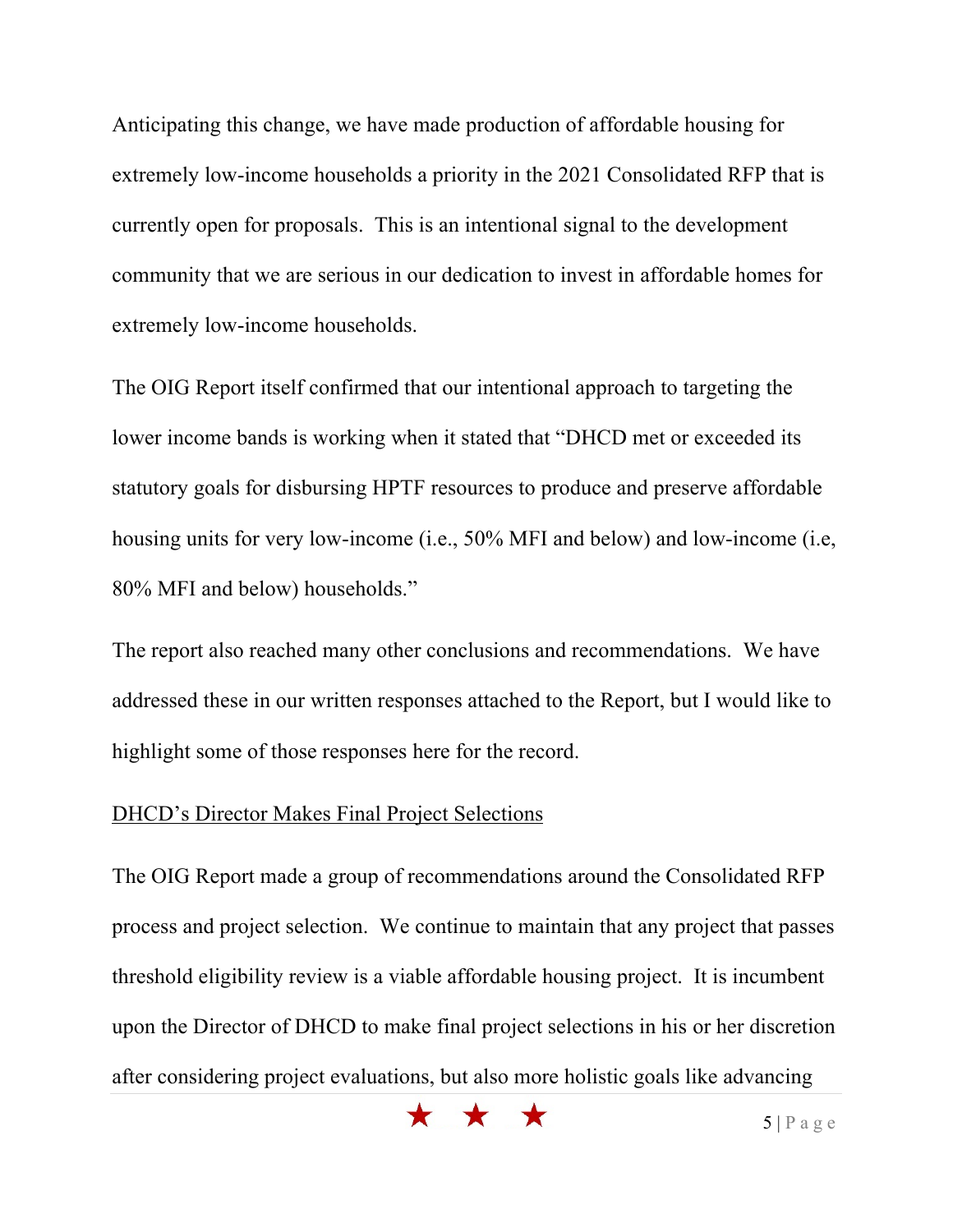neighborhood diversification or making high-amenity neighborhoods accessible to low-income households. We have included more detail to this fact in the current RFP to provide more guidance on selection to the development community.

#### DHCD Thoroughly Evaluates and Documents Increases in Funding

The OIG report recommended that additional affordable units be produced if there is an increase in project funding. This recommendation unfortunately highlights a flaw in OIG's analysis. DHCD, through the HPTF and other funding sources, serves as the gap financing partner on affordable housing developments. Without this gap financing, these affordable units simply do not get built.

As with any large project, a development's project costs may increase due to a variety of reasons. For example, the cost of construction materials could go up between the time an application is submitted in the Consolidated RFP and it breaks ground. However, this increase in cost does not come with a commensurate increase in buildable space or additional sources of gap financing. It is a cost increase that must be overcome to complete the proposed project. Therefore, it requires all of the project's financial partners, the lenders, tax credit investors, developer, and DHCD to come to the table and figure out how to solve this new gap to deliver this affordable housing project.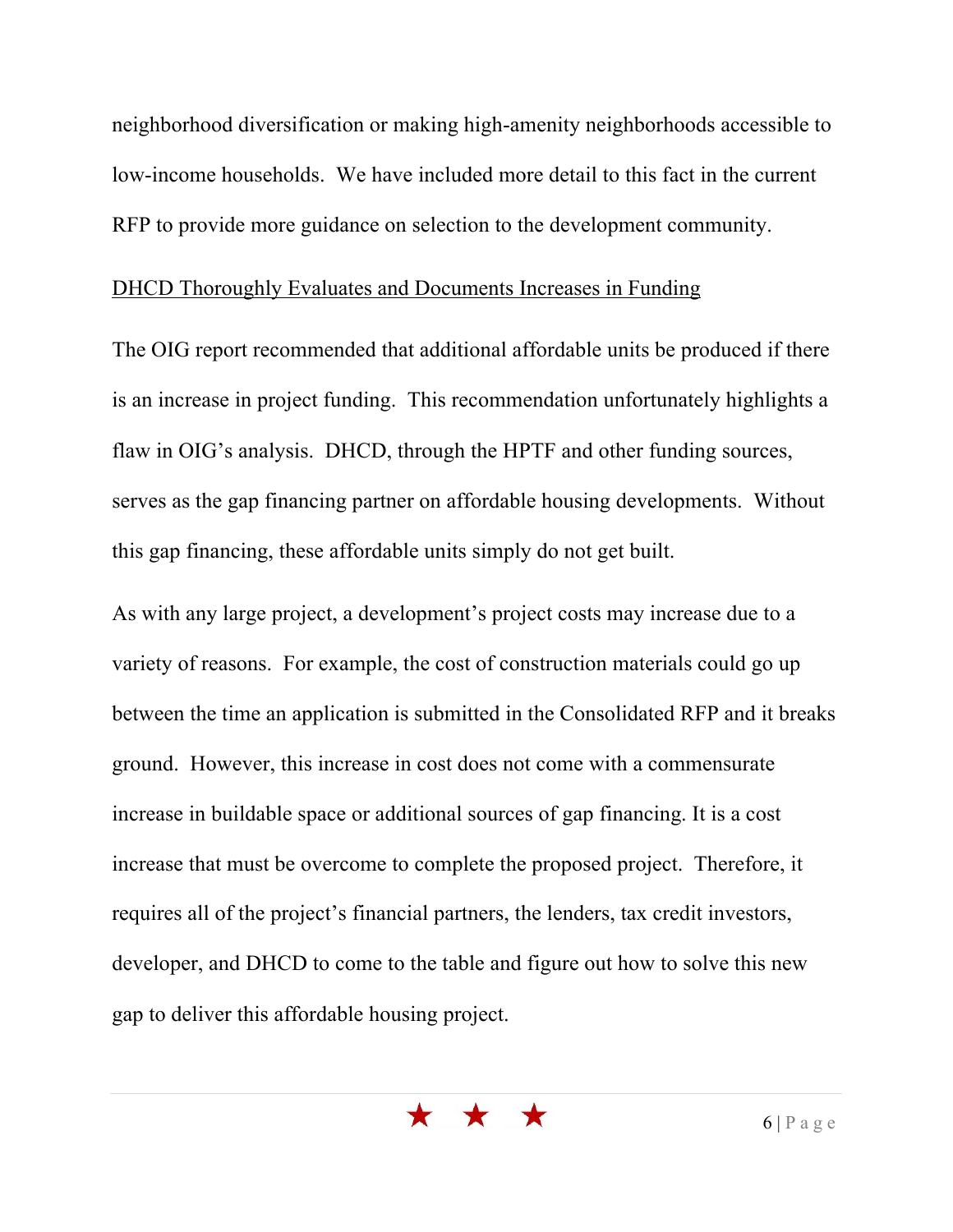This is no different than your neighbor who is remodeling their kitchen. If the cost of a refrigerator goes up, should your neighbor justify it by building a second kitchen? No, that would be ridiculous.

While I could continue to cite specifics from the report and our responses, and I encourage everyone to read our responses posted on our website, I would like to speak to how we are improving every day to better target investment for extremely low-income households and how we can better work with this Committee to ensure the right measures are being used to track those efforts.

The HPTF statute states that at least 50% of funds disbursed during a fiscal year shall be for development of units serving extremely low-income households. The statute further states that at least 40% of funds disbursed during a fiscal year shall be for development of units serving very low-income households. We colloquially call these the "MFI buckets" and DHCD works tirelessly to hit them every year. However, I must note that the first goals were created at a time when there was much more limited funding for affordable housing and very little to create units for extremely low and very low-income households. With the creation and availability of new subsidies particularly the Local Rent Supplement Program, the HPTF is a smaller piece of the entire puzzle of a project's financing that may include Local Rent Supplement Vouchers, Low-Income Housing Tax Credits, National Housing

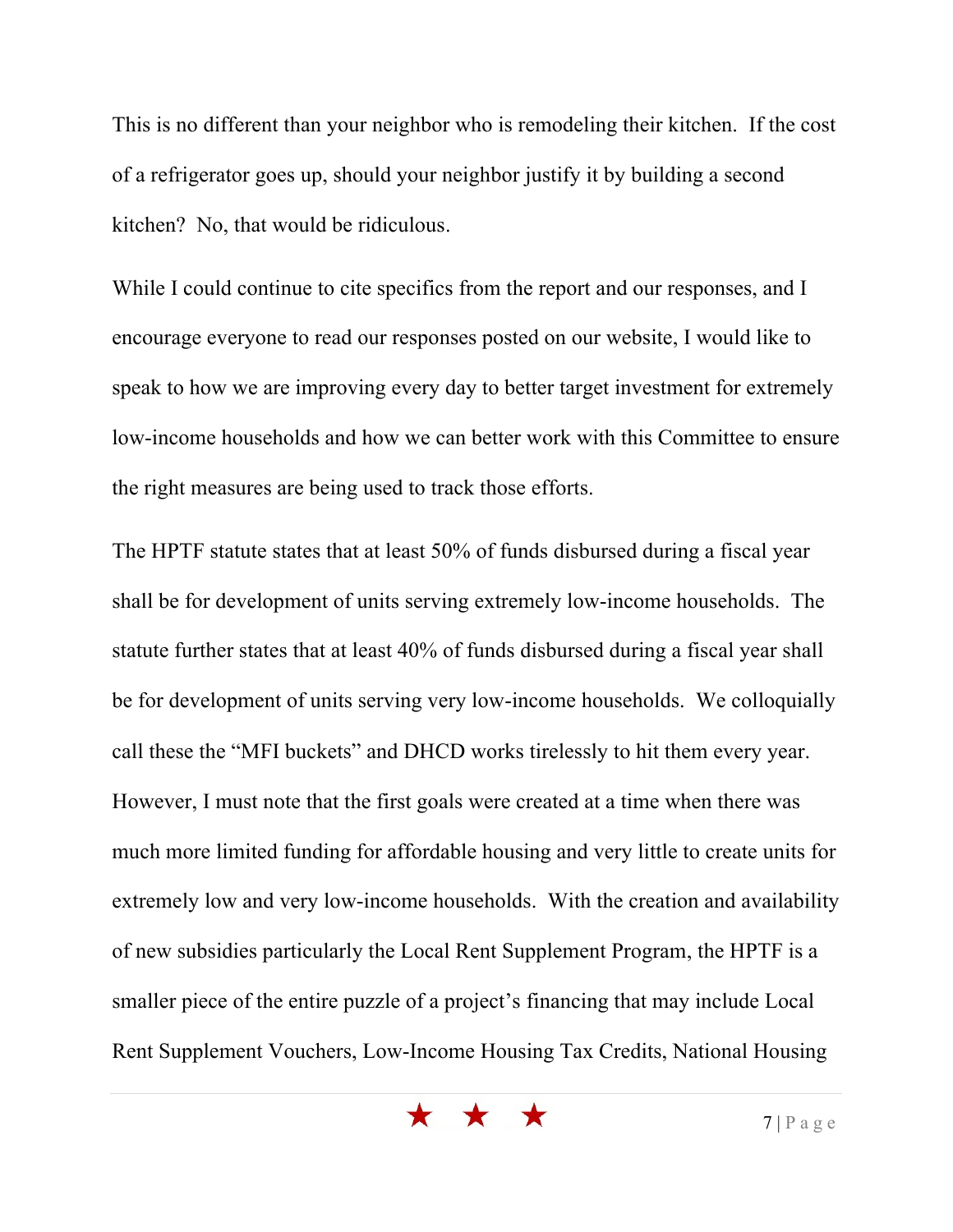Trust Fund dollars, and many more that go in to create units for extremely lowincome households. In other words, the more we are able to leverage multiple sources to build units at 30% MFI, the less total HPTF that is needed for that same unit. This means that while we may not hit the 30% MFI statutory bucket, we are stretching our HPTF dollars as best we can to produce more units of affordable housing for families making below 30% and 50% MFI. In fact, we even encourage this kind of leverage in the Consolidated RFP to help stretch our resources to build as many affordable units as possible.

DHCD would like to work with the Committee to develop a better way to measure investment in the statutory buckets. We have introduced legislation in the past that would better align project reporting to the actual development cycle and are happy to see that similar legislation has been introduced this year, enabling us to continue these fruitful conversations and ultimately establish a new accountability framework that truly measures the effectiveness and efficiency with which we budget and deliver affordable housing.

In closing, I would like to again reiterate that we are proud of our accomplishments to date and we know we must do more with more. We have had great success in hitting the 50% MFI bucket, and we look forward to continuing to work with the OIG and this Committee to improve our processes and produce even more units of